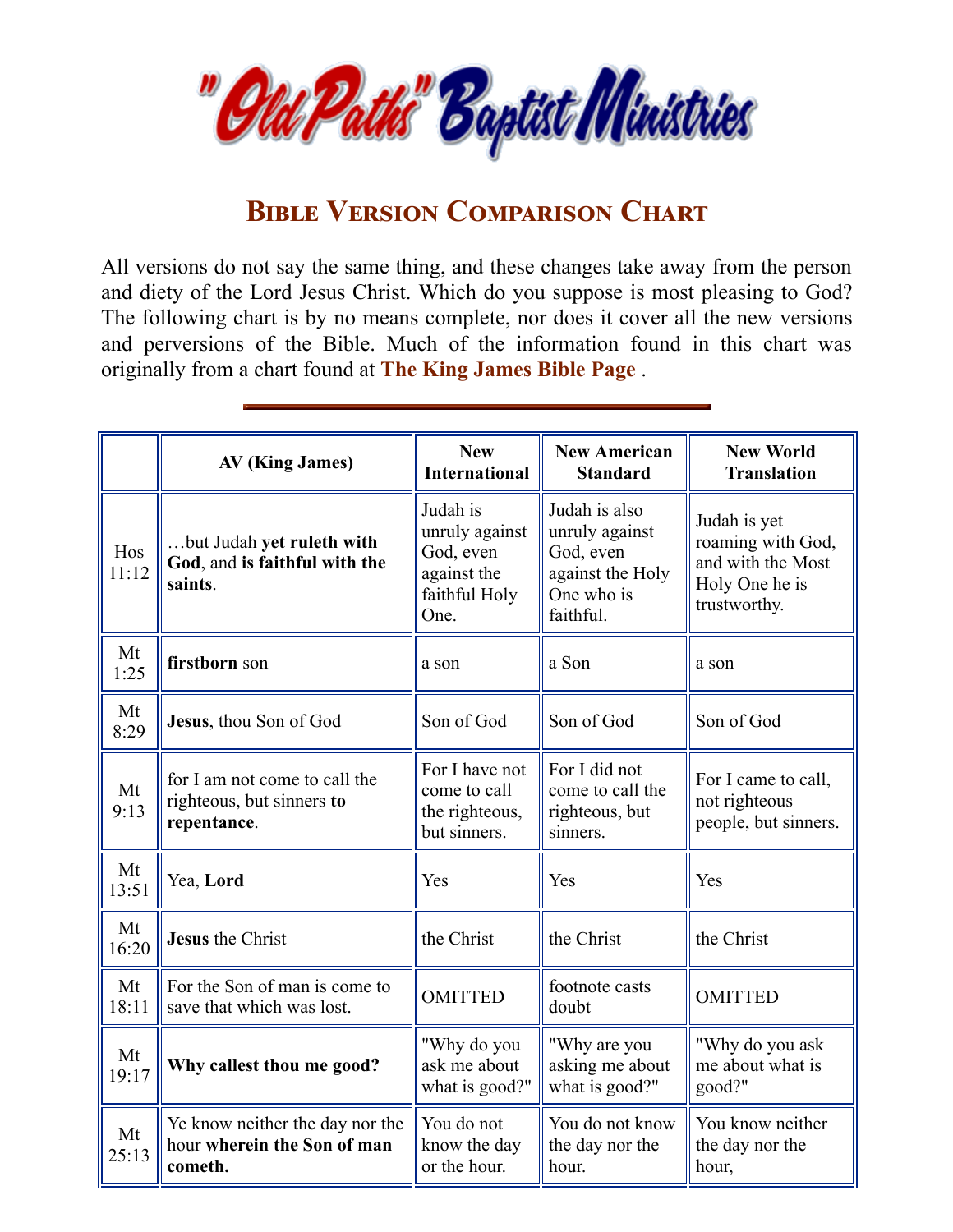| Mk<br>9:24  | Lord, I believe                                                                                                 | I do believe                                                     | I do believe                                                         | I have faith                                                               |
|-------------|-----------------------------------------------------------------------------------------------------------------|------------------------------------------------------------------|----------------------------------------------------------------------|----------------------------------------------------------------------------|
| Mk<br>10:24 | how hard it is for them that<br>trust in richesto enter into the<br>kingdom of God!                             | how hard it<br>is to enter the<br>kingdom of<br>God!             | how hard it is<br>to enter the<br>kingdom of God!                    | how difficult a<br>thing it is to enter<br>into the kingdom of<br>God!     |
| Mk<br>11:10 | that cometh in the name of the<br>Lord                                                                          | coming                                                           | coming                                                               | coming                                                                     |
| Lk<br>2:33  | And <b>Joseph</b> and his mother                                                                                | The child's<br>father and<br>mother                              | His father and<br>mother                                             | its father and<br>mother                                                   |
| Lk<br>4:4   | Man shall not live by bread<br>alone, but by every word of<br>God.                                              | Man does not<br>live on bread<br>alone.                          | Man shall not<br>live on bread<br>alone.                             | Man must not live<br>by bread alone.                                       |
| Lk<br>4:8   | Get thee behind me, Satan.                                                                                      | <b>OMITTED</b>                                                   | <b>OMITTED</b>                                                       | <b>OMITTED</b>                                                             |
| Lk<br>4:41  | Thou art Christthe Son of God                                                                                   | You are the<br>Son of God                                        | You are the Son<br>of God                                            | You are the Son of<br>God                                                  |
| Lk<br>7:31  | the Lord said                                                                                                   | <b>OMITTED</b>                                                   | <b>OMITTED</b>                                                       | <b>OMITTED</b>                                                             |
| Jn<br>6:47  | He that believeth on me hath<br>everlasting life.                                                               | He who<br>believes has<br>everlasting<br>life.                   | He who believes<br>has eternal life.                                 | He that believes has<br>everlasting life.                                  |
| Jn<br>6:69  | Christ, the Sonof the Living<br>God                                                                             | Holy One of<br>God                                               | Holy One of God                                                      | Holy One of God                                                            |
| Jn<br>8:9   | And when they heard it, being<br>convicted by their own<br>conscience, went out                                 | those who<br>heard began to<br>go away                           | $\dots$ when they<br>heard it, they<br>began to go out<br>one by one | <b>OMITTED</b>                                                             |
| Jn<br>9:4   | I must work the works of him<br>that sent me.                                                                   | We must do<br>the work of<br>him who sent<br>me.                 | We must work<br>the works of Him<br>who sent Me.                     | We must work the<br>works of him that<br>sent me.                          |
| Jn<br>9:35  | Son of God                                                                                                      | Son of Man                                                       | Son of Man                                                           | Son of man                                                                 |
| Jn<br>10:30 | I and my Father are one                                                                                         | I and the<br>Father are one.                                     | I and the Father<br>are one.                                         | I and the Father are<br>one.                                               |
| Ac<br>2:30  | that of the fruit of his<br>loins, according to the flesh,<br>he would raise up Christ to sit<br>on his throne; | he would<br>place one of<br>his<br>descendants<br>on his throne. | to seat one of<br>his descendants<br>upon his throne.                | he would seat<br>one from the<br>fruitage of his loins<br>upon his throne. |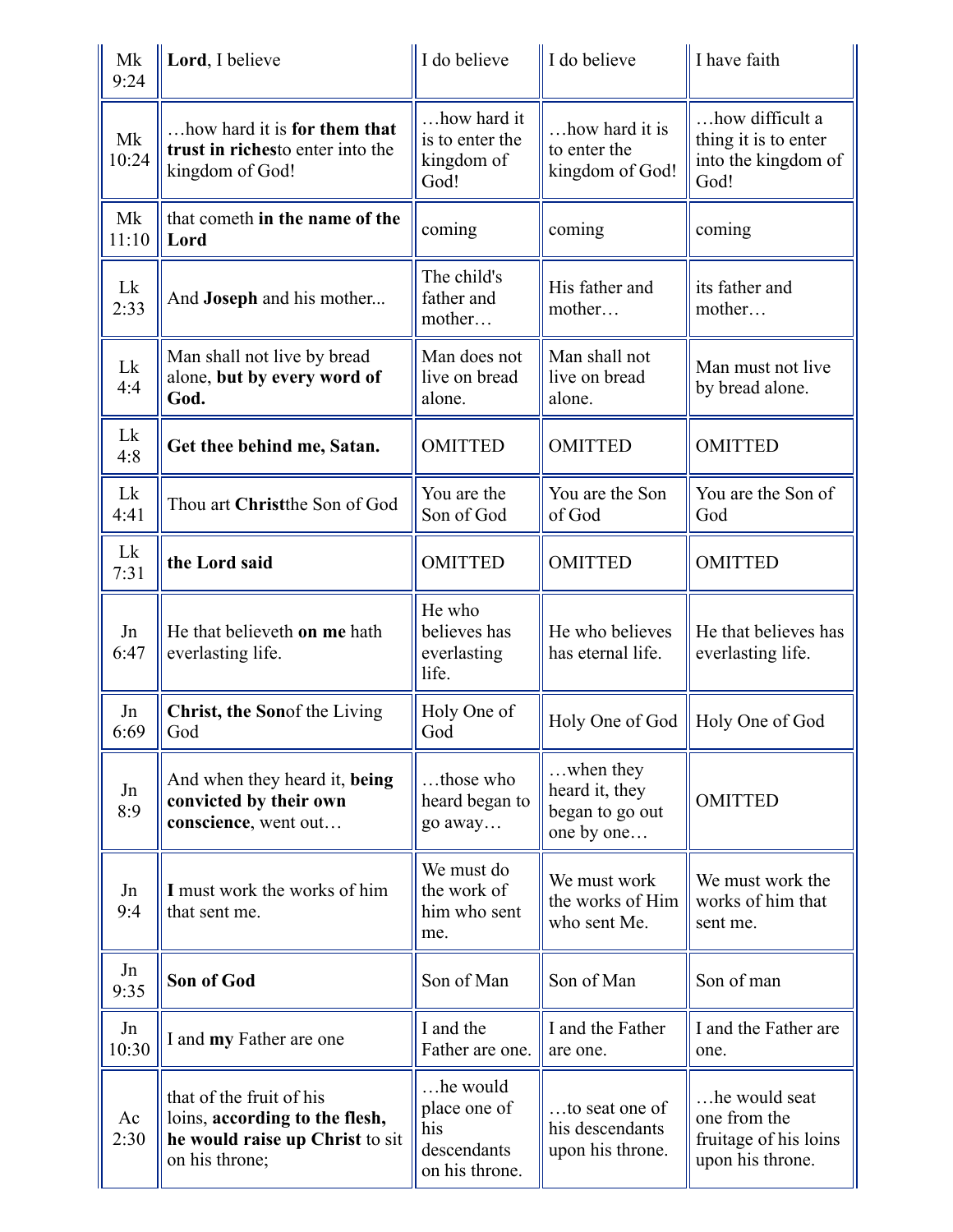| Ac<br>8:37             | If thou believest with all thine<br>heart, thou mayest. And he<br>answered and said, I believe<br>that Jesus Christ is the Son of<br>God.          | <b>OMITTED</b>                                                                   | footnote casts<br>doubt (some<br>editions just omit<br>it)             | <b>OMITTED</b>                                                                                     |
|------------------------|----------------------------------------------------------------------------------------------------------------------------------------------------|----------------------------------------------------------------------------------|------------------------------------------------------------------------|----------------------------------------------------------------------------------------------------|
| Ac<br>23:9             | Let us not fight against God.                                                                                                                      | <b>OMITTED</b>                                                                   | <b>OMITTED</b>                                                         | <b>OMITTED</b>                                                                                     |
| Ro<br>1:16             | gospel of Christ                                                                                                                                   | gospel                                                                           | gospel                                                                 | good news                                                                                          |
| Rom<br>13:9            | Thou shalt not bear false<br>witness.                                                                                                              | <b>OMITTED</b>                                                                   | <b>OMITTED</b>                                                         | <b>OMITTED</b>                                                                                     |
| Eph<br>3:9             | created all thingsby Jesus<br><b>Christ</b>                                                                                                        | created all<br>things                                                            | created all things                                                     | created all things                                                                                 |
| Eph<br>3:14            | <b>Father of our Lord Jesus</b><br><b>Christ</b>                                                                                                   | Father                                                                           | Father                                                                 | Father                                                                                             |
| Co<br>1:2              | <b>Lord Jesus Christ</b>                                                                                                                           | <b>OMITTED</b>                                                                   | <b>OMITTED</b>                                                         | <b>OMITTED</b>                                                                                     |
| Co<br>1:14             | In whom we have<br>redemption through his blood,<br>even the forgiveness of sins.                                                                  | In whom we<br>have<br>redemption,<br>the<br>forgiveness of<br>sins.              | In whom we<br>have redemption,<br>the forgiveness<br>of sins.          | By means of whom<br>we have our release<br>by ransom, the<br>forgiveness of our<br>sins.           |
| 1Ti<br>2:7             | truth in Christ                                                                                                                                    | truth                                                                            | truth                                                                  | truth                                                                                              |
| $1$ Ti<br>3:16         | God wasmanifest in the flesh.                                                                                                                      | He appeared<br>in a body.                                                        | He who was<br>revealed in the<br>flesh.                                | He was made<br>manifest in the<br>flesh.                                                           |
| 1Ti<br>6:5             | Perverse disputings of men of<br>corrupt minds, and destitute of<br>the truth, supposing that gain is<br>godliness: from such<br>withdraw thyself. | "from such<br>withdraw<br>thyself" is<br>omitted                                 | "from such<br>withdraw<br>thyself' is<br>omitted                       | "from such<br>withdraw thyself" is<br>omitted                                                      |
| 1Pe<br>1:22            | Ye have purified your souls in<br>obeying the truth through the<br>Spirit                                                                          | you have<br>purified<br>yourselves by<br>obeying the<br>truth                    | Since you have<br>in obedience to<br>the truth purified<br>your souls  | Now that you have<br>purified your souls<br>by your obedience<br>to the truth                      |
| 1J <sub>o</sub><br>4:3 | And every spirit that confesseth<br>not that Jesus Christ is come in<br>the flesh is not of God.                                                   | But every<br>spirit that does<br>not<br>acknowledge<br>Jesus is not<br>from God. | And every spirit<br>that does not<br>confess Jesus is<br>not from God. | But every inspired<br>expression that does<br>not confess Jesus<br>does not originate<br>with God. |